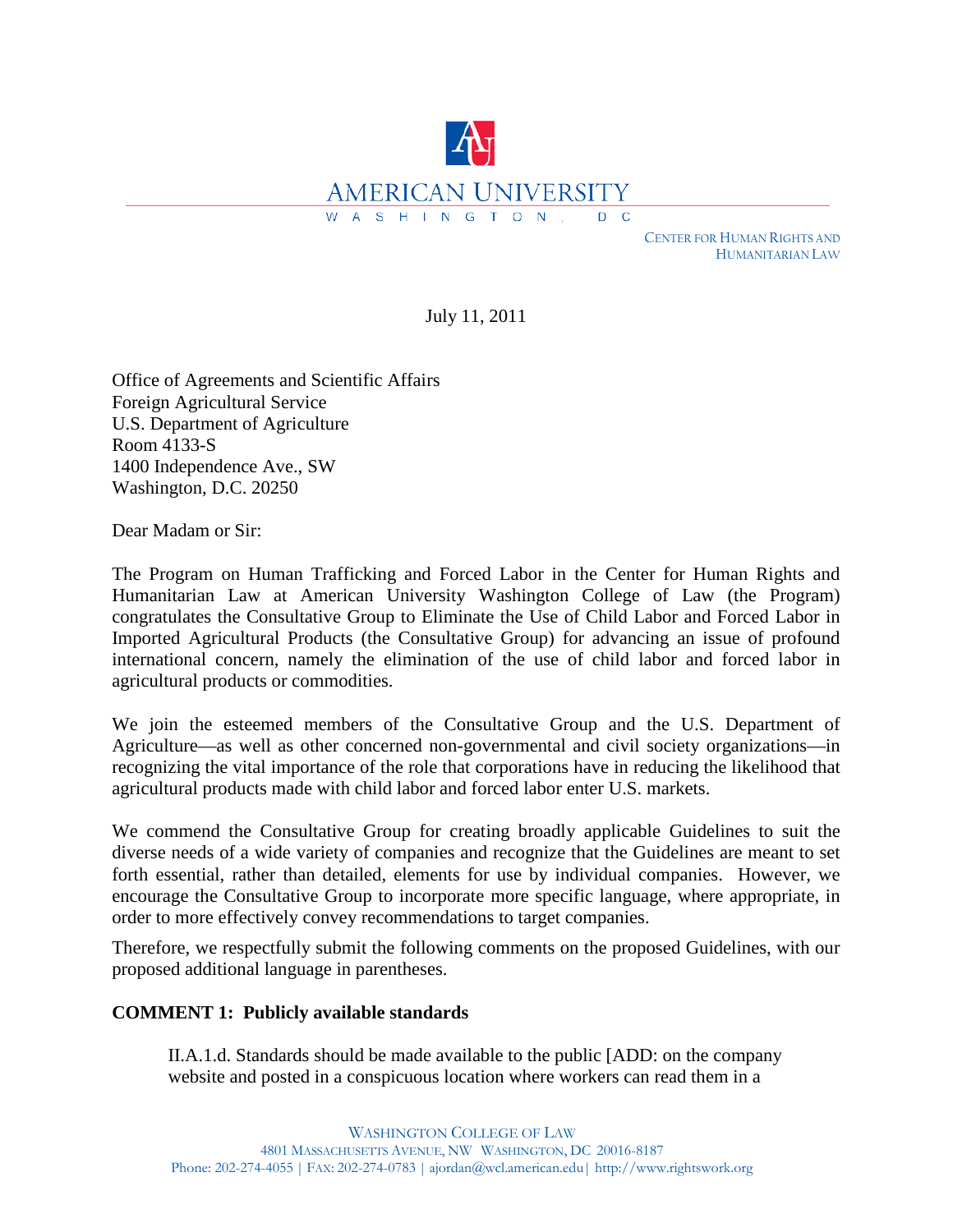language they understand at each of the company's locations and at every location of the subcontractors along the entire supply chain].

The Guidelines should ensure that workers and employers all along the supply chain are provided with notification of the standards. This additional provision would help increase corporate accountability and transparency and worker awareness of their rights.

# **COMMENT 3: Independent expert**

II.A.2.b Company should [employ an independent expert to] identify areas of child/forced labor risk along chains; this may be done by:

- i. [ADD: The independent should employ a reliable, transparent and replicable methodology to collect] Collecting available information on child/forced labor prevalence in industry in areas where product is sourced.
- iii. [ADD: The independent expert should examine] Examining impact of company's own pricing and procurement policies on child/forced labor risks.

The proposed provision is problematic for two reasons: First, it fails to recommend the use of verifiable and replicable methodologies for identifying areas of child labor or forced labor risk along supply chains. Indeed, the provision provides no guidance as to how companies should carry out their investigations to collect pertinent data; it merely states that companies should collect this data. As a result, this overly broad provision leaves room for companies to utilize unreliable data collection methods. It also opens the door for companies and suppliers alike to misrepresent or even fabricate primary source information.

Second, the provision presumes that companies have the capacity or incentive to adequately identify most of, if not all, areas of child and forced labor risk along their supply chains. These shortcomings not only jeopardize the accuracy and quality of the collected baseline data, but they subsequently affect the success of the "Communications and Monitoring" goals outlined in Section II.B that rely on the collected baseline data.

## **COMMENT 4: Update risk assessment**

II.A.2.d. Company should update its risk assessment periodically based on its experience operating its program [ADD: and the evaluations and recommendations of independent third-party reviewers (see sec. III).]

Companies should also agree to update their risk assessments according to the findings of the outside experts they hire to conduct monitoring and reviews.

## **COMMENT 5: Communications**

II.B.1.a. Company should communicate child labor and forced labor standards, rights, expectations, monitoring and verification programs, remediation policies, and complaint process and process for redress to: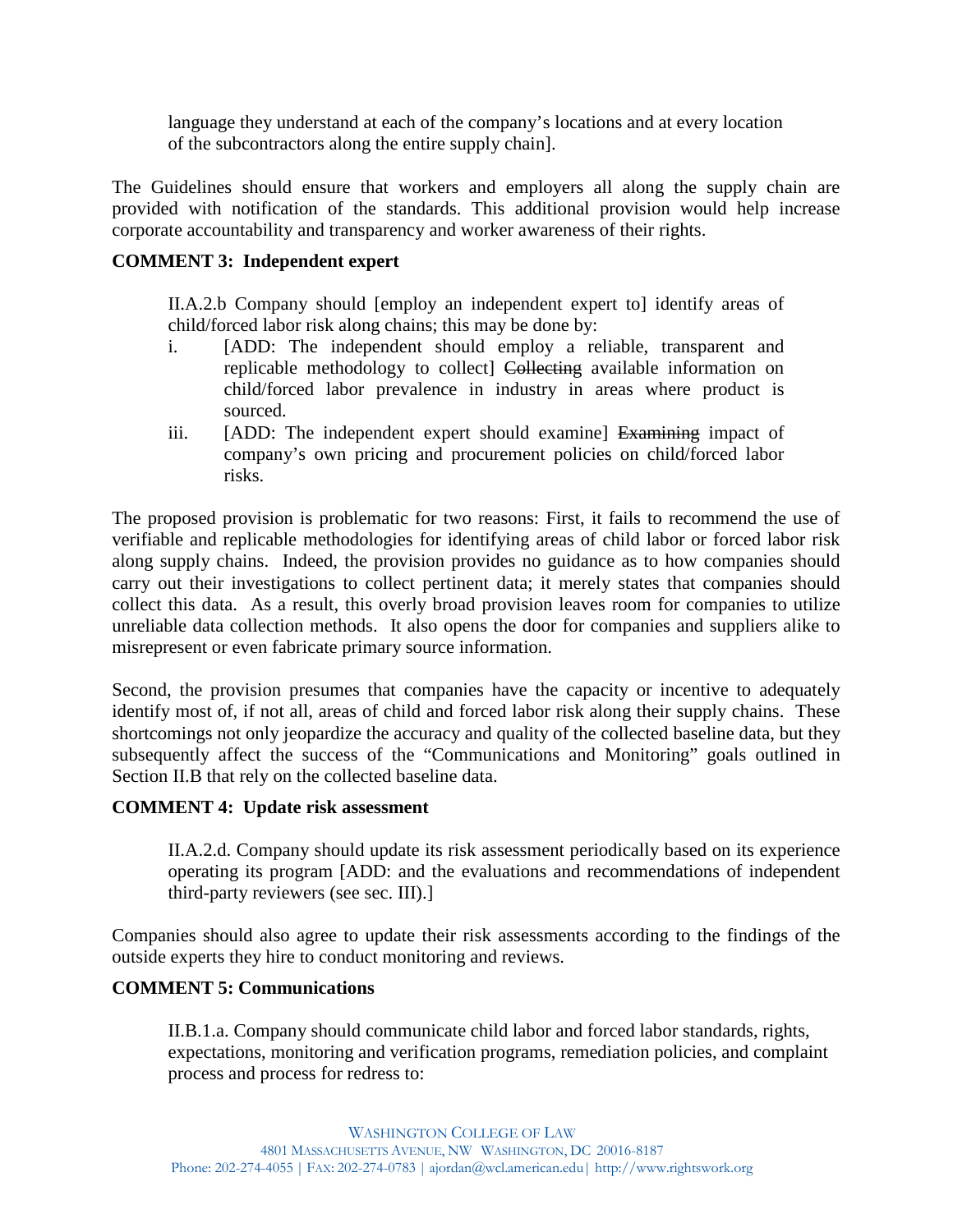- i. Suppliers through training for managers, supervisors and other staff [ADD: and through company contracts with suppliers].
- ii. Workers (including unions where they exist) and producers [ADD: through meetings and notices posted conspicuously in a language the workers and producers understand].
- iii. Other levels of supply chain as appropriate (traders, middlemen, processors, exporters) [ADD: through subcontractor contracts, meetings and notices posted conspicuously in a language the workers understand].

In order to ensure that all workers and their employers all along the supply chain are aware of the company's child labor and forced labor standards, rights, expectations, monitoring and verification programs, remediation policies and complaint process and process for redress, ALL workers and employers must be provided with information. Therefore, this version unequivocally suggests that companies should properly and effectively disseminate this information, either directly or through its subcontractors and suppliers.

## **COMMENT 6: Complaints**

Section II.B.1.b. Company should ensure that a safe and accessible channel is available to workers and other stakeholders to lodge complaints, including through independent monitors and verifiers. Company should [ADD: accept anonymous complaints and] also ensure that a transparent and accessible communications protocol is in place to notify victims and other affected stakeholders of complaints received and outcomes, with appropriate safeguards to protect victim's [ADD: and whistleblower's] privacy.

It is important to ensure that anonymous complaints will be accepted and investigated as workers in many countries are often afraid of coming forward openly and so consequently suffer in silence out of fear of retaliation.

We also recommend that the identity of whistleblowers, in addition to victims, is protected. This amendment is particularly important because whistleblowers might be in a position to speak up when workers are too afraid to report a violation.

Ultimately, these modifications enhance the effectiveness of the original provision by ensuring that companies implement mechanisms that provide maximum protection to victims and whistleblowers.

### **COMMENT 7: Monitoring**

II.B.2.a. Company should [ADD: hire an outside expert to assist in the development of] develop monitoring tools based on its standards on child labor and forced labor.

II.B.2.d. First round of monitoring should be used to establish baseline data on incidence of child/forced labor throughout the company's supply chain [ADD:  $(see II.A.2.b.)$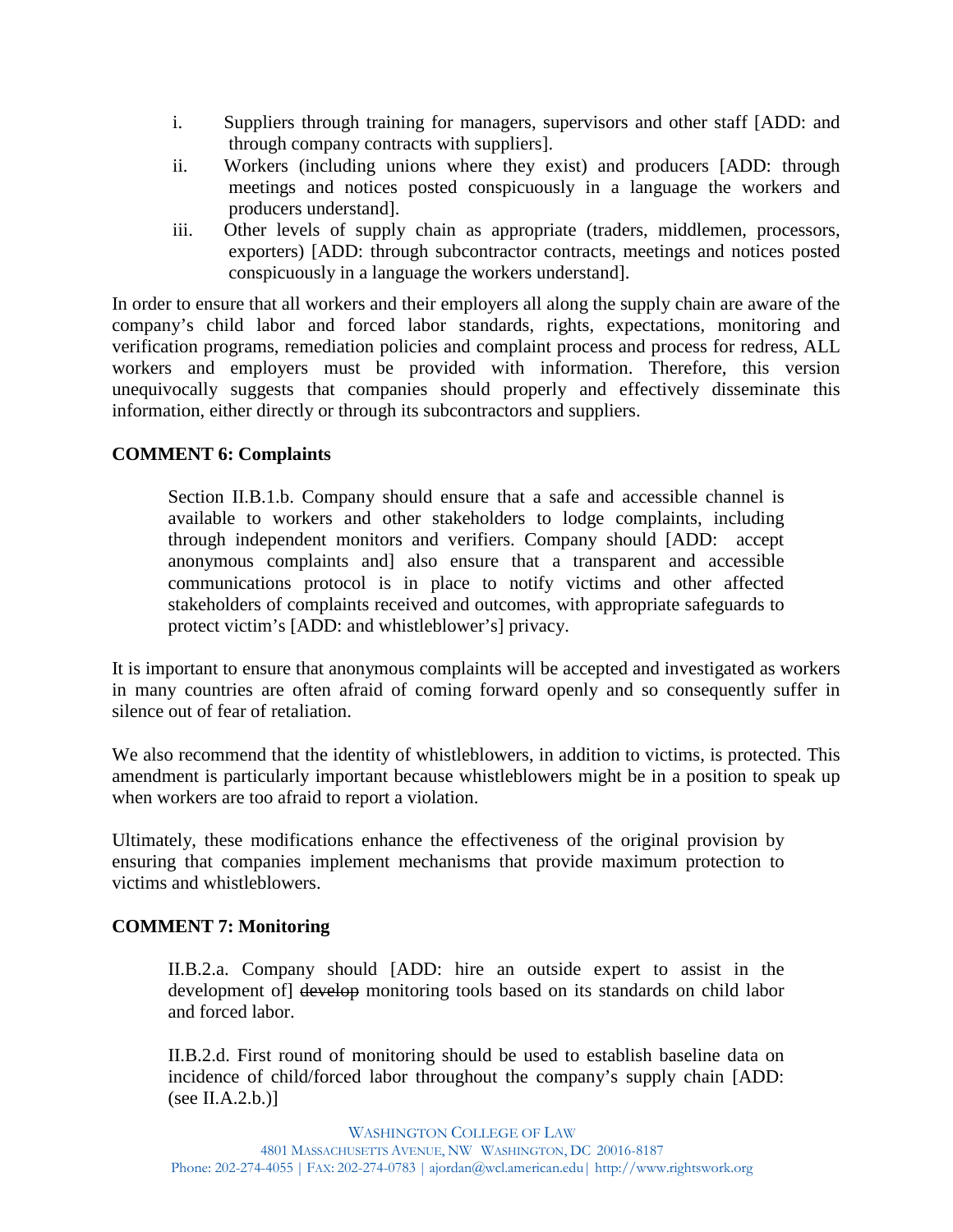It cannot be assumed that all companies will have the expertise necessary to develop a comprehensive set of monitoring tools and, therefore, they should either hire a consultant or an in-house expert.

Section II.B.2.d overlaps with section II.A.2.b. The baseline data should be collected by an independent expert as we recommend for section II.A.2.b above.

### **COMMENT 8: Victim remedies**

II.B.C.1.c. Remediation for individual victims:

ii. Should also include [ADD: victim compensation for physical and/or psychological harm, pain and suffering], resources for victim services such as rehabilitation, education and training, employment, appropriate housing, counseling, restitution for lost wages and other material assistance.

The proposed provision fails to compensate for the myriad of harms suffered by victims. For example, victims might lose a limb or develop a condition that limits their ability to function normally. They may also have suffered from beatings, rapes, psychological harassment or other harm. While they may be able to recover lost wages and access services, this will not compensate for the harm suffered or for the negative consequences that can continue into the future.

For this reason, we propose adding compensation for any harm, pain or suffering victims may have experienced as a result of deficiencies in the company's and/or suppliers' systems and/or processes.

### **COMMENT 9: Dissemination and implementation of the Guidelines**

The State Department's Bureau of Democracy, Human Rights and Labor (DRL) with support from the Department of Labor should house a continued initiative to promote and implement the Guidelines developed by the Consultative Group. A key function in the future should be to educate key stakeholders, from the business community, civil society and government about the Guidelines and how the Guidelines should be applied in supply chains.

## **COMMENT 10: Providing Oversight on Implementation of the Guidelines**

In addition to educating stakeholders and disseminating information publicly about the Guidelines, the State Department Bureau of Democracy, Human Rights and Labor (DRL) should also provide oversight on the appropriate implementation of the Guidelines. With the successful promotion of the Guidelines, we anticipate additional demand for third-party, independent monitoring and verification programs. With scores of companies and third party initiatives claiming to address issues of forced and child labor, DRL should assess the work of these initiatives and provide a publicly accessible list of those programs that appropriately fulfill the criteria in the Guidelines. This compilation of acceptable programs should continue to be assessed and updated over time and we encourage DRL to work with each initiative to identify new ways to strengthen their programs.